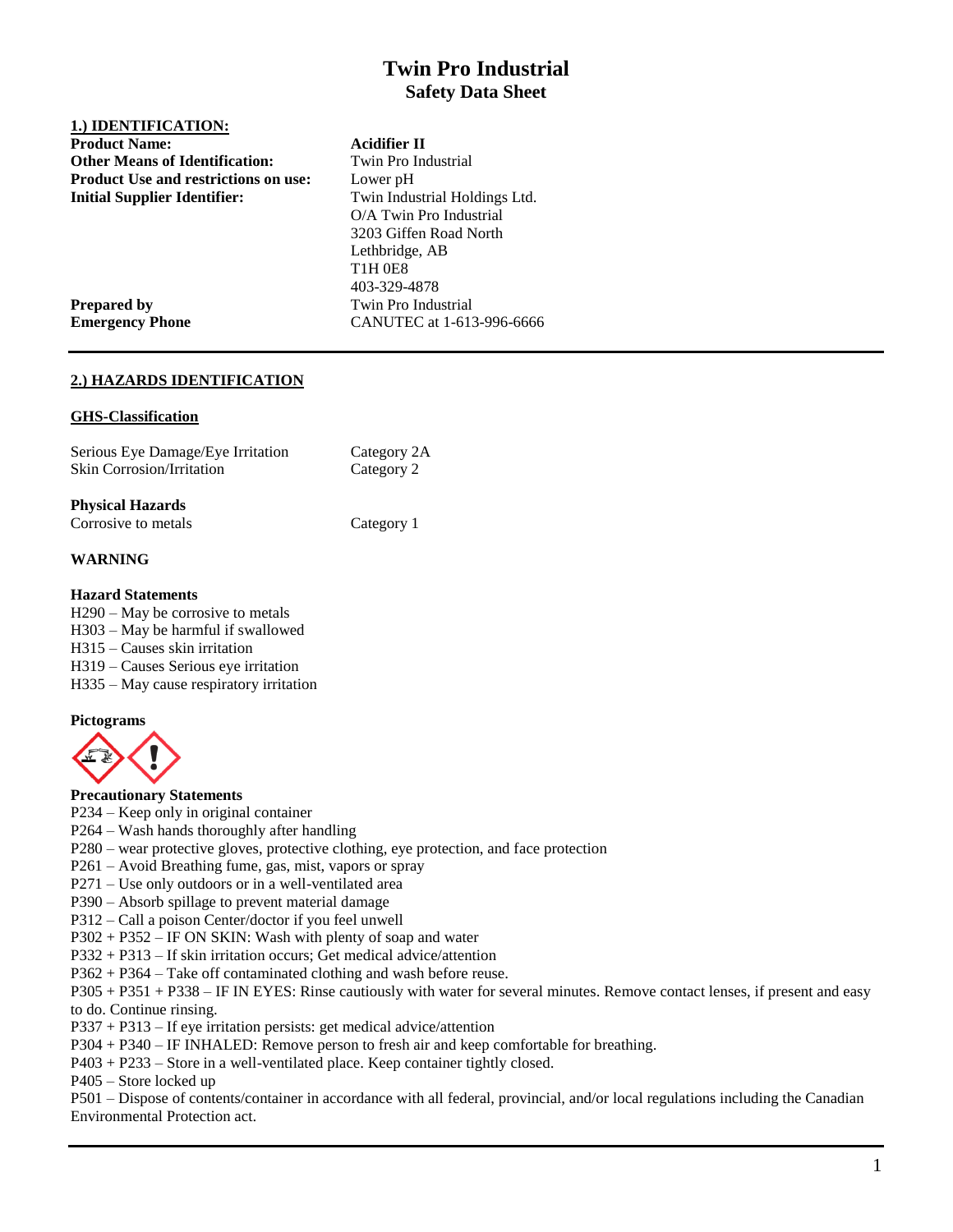### **3.) COMPOSITION/INFMORMATION ON INGREDIENTS**

| <b>Chemical Name</b> | <b>CAS Number</b> | Weight %      | <b>Unique Identifiers</b> |
|----------------------|-------------------|---------------|---------------------------|
| Citric Acid          | 77-92-9           | $20\% - 35\%$ | Not Available             |

#### **4.) FIRST AID MEASURES**

| <b>Inhalation:</b>   | Remove victim to fresh air. Give artificial respiration only if breathing has stopped. If breathing is<br>difficult, give oxygen. Seek immediate medical attention if you feel unwell.                                                                                                                 |
|----------------------|--------------------------------------------------------------------------------------------------------------------------------------------------------------------------------------------------------------------------------------------------------------------------------------------------------|
| <b>Skin Contact:</b> | Remove contaminated clothing. Wash affected area with soap and water. Seek medical attention if<br>irritation occurs or persists. Completely decontaminate clothing, shoes and leather goods before reuse<br>or discard.                                                                               |
| <b>Eve Contact:</b>  | Contact lenses should never be worn when working with this product. Flush immediately with water<br>for at least 30 minutes. Forcibly hold eyelids apart to ensure complete irrigation of eye tissue. If a<br>contact lens is present, remove only if easy to do so. Seek immediate medical attention. |
| <b>Ingestion:</b>    | Seek medical attention. Do not give anything by mouth if individual is drowsy or unconscious, place<br>individual on left side with head down. Consult with a physician or poison control center whether to<br>induce vomiting. Do not leave individual unattended.                                    |

**Additional Information:** Not Available

#### **5.) FIRE – FIGHTING MEASURES**

| <b>Suitable Extinguishing Media:</b>                      | Use appropriate extinguishing media for surrounding fire.                       |
|-----------------------------------------------------------|---------------------------------------------------------------------------------|
| <b>Unsuitable Extinguishing Media:</b>                    | Not Available                                                                   |
| <b>Specific Hazards Arising From</b><br>The Chemical:     | May evolve oxides of carbon $(CO, CO2)$ under fire conditions                   |
| <b>Special Protective Equipment</b><br>For Fire-fighters: | Wear NIOSH-approved self-contained breathing apparatus and protective clothing. |
| <b>Further Information:</b>                               | Not Available                                                                   |

## **6.) ACCIDENTAL RELEASE MEASURES**

| <b>Personal Precautions/</b>      | Wear appropriate personal protective equipment. Ventilate area. Only enter area with PPE.       |
|-----------------------------------|-------------------------------------------------------------------------------------------------|
| <b>Protective Equipment/</b>      | Stop or reduce leak if safe to do so. Prevent material from entering sewers. Flush with water   |
| <b>Emergency Procedures:</b>      | to remove any residue.                                                                          |
| <b>Environmental precautions:</b> | Prevent from entering sewers, waterways or low areas.                                           |
| <b>Methods and Material</b>       | Addition of sodium bicarbonate or lime (soda ash) will neutralize Citric Acid and precipitate   |
| for Containment and               | calcium citrate. Test area of spill with pH paper to assure neutralization. Thoroughly wash the |
| <b>Cleaning up:</b>               | area after a spill clean-up with large quantities of water, flush to drain.                     |

## **7.) HANDLING AND STORAGE**

```
Precautions for Safe Handling: Use sensible industrial hygiene and housekeeping practices. Wash thoroughly after handling. 
                       Avoid all situations that could lead to harmful exposure. Inspect containers for damage or 
                       leaks before handling.
```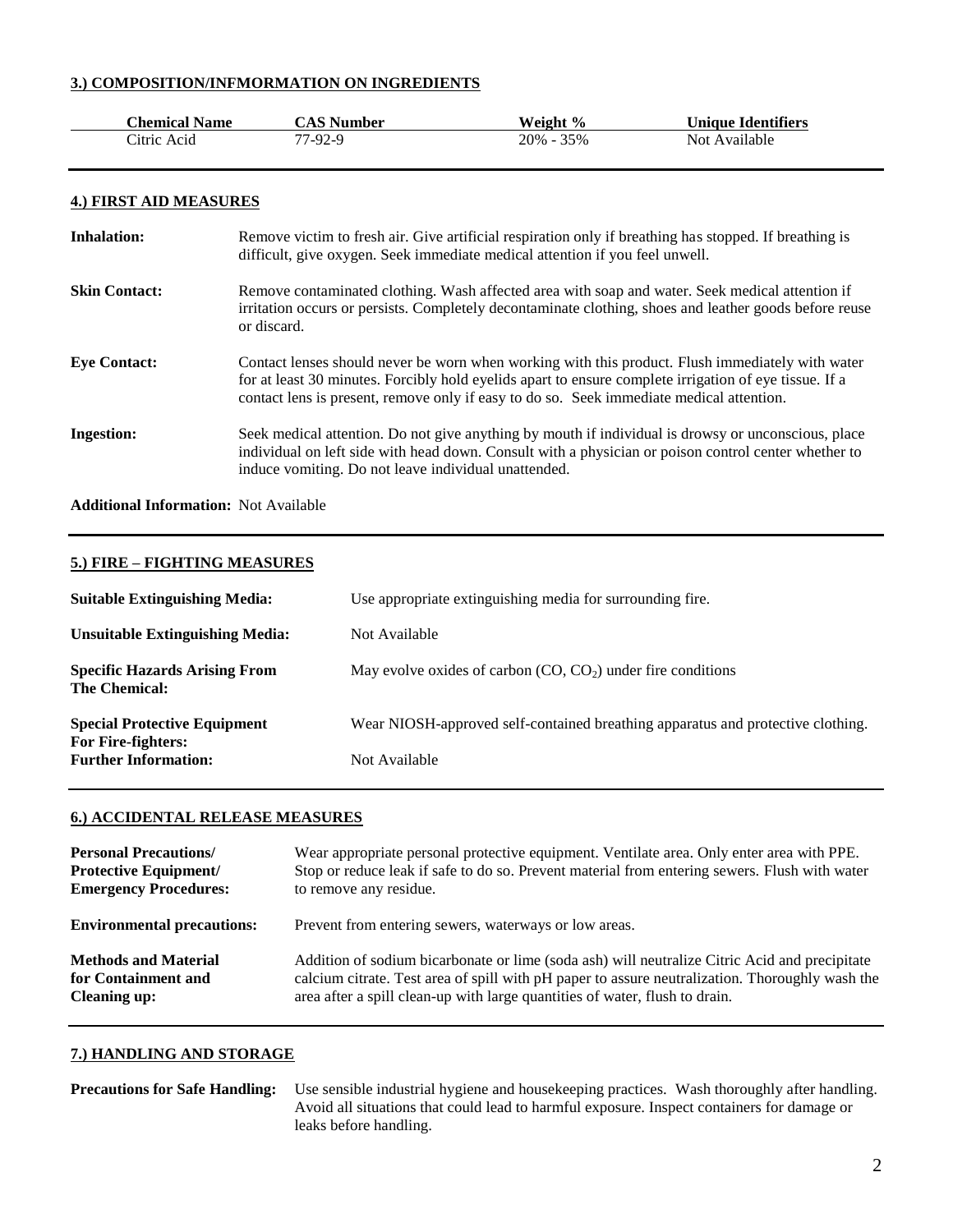**Conditions for Safe Storage:** Keep in a tightly closed container, store in a cool, dry, well ventilated area. Do not store above 49ºC. Protect against physical damage.

Incompatibilities: Strong oxidizing agents and reducing agents, strong bases, and metal nitrates.

## **8.) EXPOSURE CONTROLS/PERSONAL PROTECTION**

| <b>Exposure Limit(s)</b><br>Not Available                         |                                                                                                                                                                 |
|-------------------------------------------------------------------|-----------------------------------------------------------------------------------------------------------------------------------------------------------------|
| <b>Engineering Control(s)</b><br><b>Ventilation Requirements:</b> | Supply sufficient replacement air to make up for air removed by exhaust systems.                                                                                |
| Other:                                                            | Emergency shower and eyewash must be available and tested in accordance with regulation<br>and be in close proximity.                                           |
| <b>Protective Equipment</b><br><b>Eyes/Face</b>                   | Chemical goggles. A face shield may also be necessary. Contact lenses should not be worn;<br>they may contribute to severe eye injury.                          |
| <b>Hand Protection</b>                                            | Impervious gloves of chemical resistant material (rubber or PVC) should be worn at all times.<br>Wash contaminated clothing and dry thoroughly before reuse.    |
| <b>Skin and Body Protection</b>                                   | Body suite, aprons, and/or coveralls of chemical resistant material should be worn at all<br>times. Wash contaminated clothing and dry thoroughly before reuse. |
| <b>Respiratory Protection</b>                                     | Use NIOSH/MSHA approved respiratory protection as required by workplace                                                                                         |
| <b>Thermal Hazards</b>                                            | Not Available                                                                                                                                                   |

## **9.) PHYSICAL AND CHEMICAL PROPERTIES**

| <b>Appearance</b>                             |                |
|-----------------------------------------------|----------------|
| <b>Physical State</b>                         | Liquid         |
| Color                                         | Colorless      |
| Odor                                          | Mild odor      |
| <b>Odor Threshold</b>                         | Not Available  |
| <b>Property</b>                               |                |
| pН                                            | $\lt 1$        |
| <b>Melting Point/Freezing Point</b>           | Not Available  |
| <b>Flash Point</b>                            | Not Applicable |
| <b>Evaporation Rate</b>                       | Not Available  |
| <b>Flammability</b>                           | Non-Flammable  |
| <b>Upper Flammable Limit</b>                  | Not Applicable |
| <b>Lower Flammable Limit</b>                  | Not Applicable |
| Vapor Pressure (mm Hg, 20°C                   | Not Available  |
| <b>Vapor Density (Air=1)</b>                  | Not Available  |
| <b>Relative Density</b>                       | Not Available  |
| Solubility(ies)                               | Complete       |
| <b>Partition Coefficient: n-octanol/water</b> | Not Available  |
| <b>Auto-ignition Temperature</b>              | Not Available  |
| <b>Decomposition Temperature</b>              | Not Available  |
| <b>Viscosity</b>                              | Not Available  |
|                                               |                |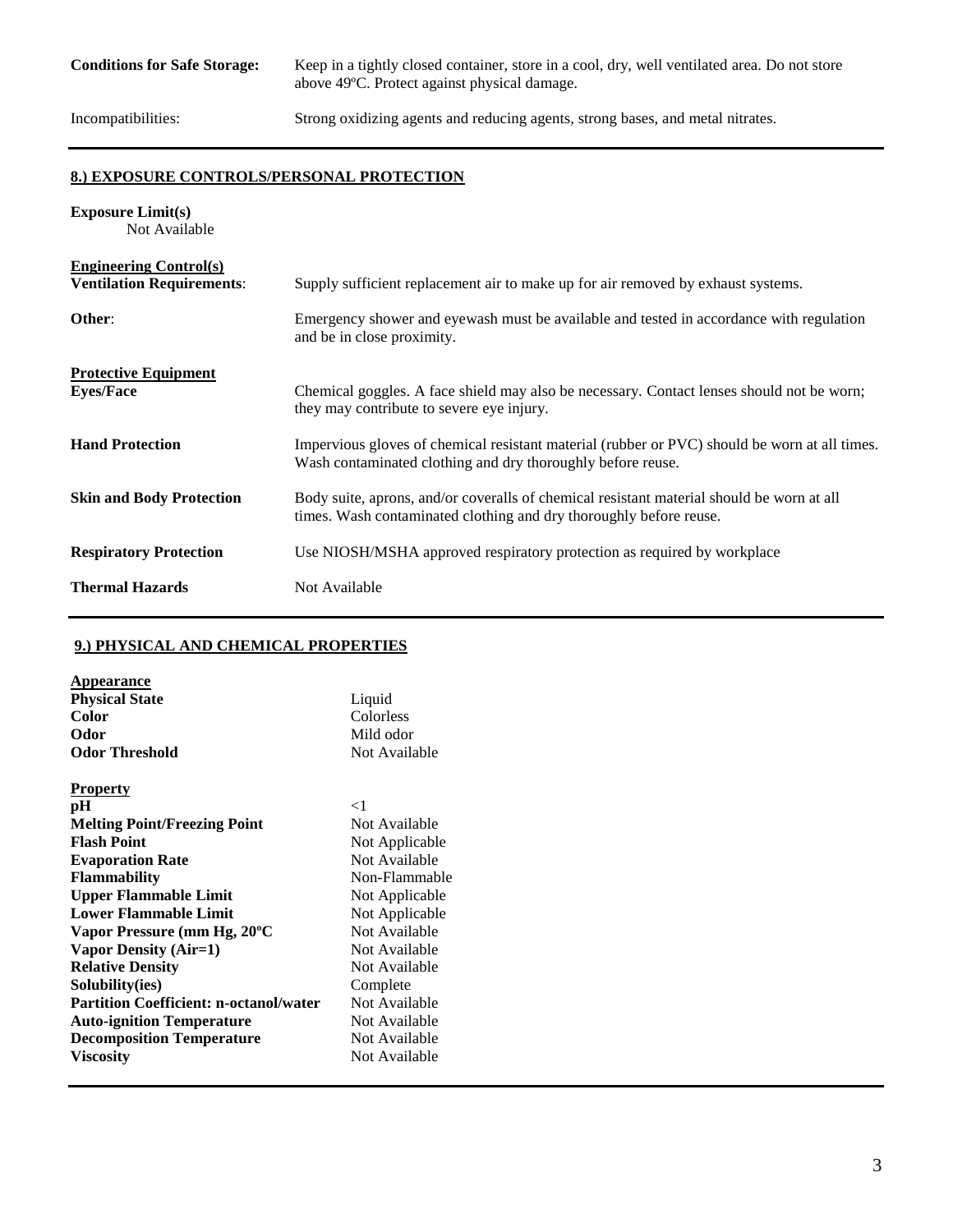## **10.) STABILITY AND REACTIVITY**

| <b>Reactivity</b>                         | Not Available                                                                                                                   |
|-------------------------------------------|---------------------------------------------------------------------------------------------------------------------------------|
| <b>Stability</b>                          | Stable under normal conditions                                                                                                  |
| <b>Possibility of Hazardous Reactions</b> | Not Available                                                                                                                   |
| <b>Conditions to Avoid</b>                | Not Available                                                                                                                   |
| <b>Incompatible Materials</b>             | Metal nitrates, alkali carbonates and bicarbonates, Potassium tartrate. May corrode<br>copper, zinc, aluminum and their alloys. |
| <b>Hazardous Decomposition Products</b>   | Carbon dioxide and carbon monoxide may form when heated to decomposition.                                                       |

| 11.) TOXICOLOGICAL PROPERTIES                               |                                                                                                                                                                                                           |                                                               |                                                                                                                                                                                             |
|-------------------------------------------------------------|-----------------------------------------------------------------------------------------------------------------------------------------------------------------------------------------------------------|---------------------------------------------------------------|---------------------------------------------------------------------------------------------------------------------------------------------------------------------------------------------|
| <b>Acute Toxicity</b>                                       |                                                                                                                                                                                                           |                                                               |                                                                                                                                                                                             |
| <b>Component</b>                                            | Oral $LD_{50}$                                                                                                                                                                                            | <b>Dermal <math>LD_{50}</math></b>                            | $LC_{50}$                                                                                                                                                                                   |
| Citric Acid (50%)                                           | $6000 \text{ mg/kg}$ (rat)                                                                                                                                                                                | Not Available                                                 | Not Available                                                                                                                                                                               |
| <b>Chronic Toxicity – Carcinogenicity</b>                   |                                                                                                                                                                                                           |                                                               |                                                                                                                                                                                             |
| <b>Component</b>                                            |                                                                                                                                                                                                           | <b>IARC</b>                                                   |                                                                                                                                                                                             |
| Citric Acid                                                 |                                                                                                                                                                                                           | Citric Acid is not known to be carcinogenic                   |                                                                                                                                                                                             |
| <b>Skin Corrosion/Irritation</b><br>Ingestion               | Corrosive, Capable of producing severe burns, blister, ulcers and permanent scarring.<br>Ingesting small amounts not likely to cause harmful effects. Ingesting large amounts may<br>however, be harmful. |                                                               |                                                                                                                                                                                             |
| <b>Inhalation</b>                                           |                                                                                                                                                                                                           | Breathing of vapor or mist is possible, may cause irritation. |                                                                                                                                                                                             |
| <b>Serious Eye Damage/Irritation</b>                        | Concentrated solutions may be corrosive to the eyes and cause corneal ulcerations.                                                                                                                        |                                                               |                                                                                                                                                                                             |
| <b>Germ Cell Mutagenicity</b>                               | Not Available                                                                                                                                                                                             |                                                               |                                                                                                                                                                                             |
| <b>Reproductive Toxicity:</b>                               | Not Available                                                                                                                                                                                             |                                                               |                                                                                                                                                                                             |
| <b>STOT</b> – Single Exposure                               | May cause respiratory irritation                                                                                                                                                                          |                                                               |                                                                                                                                                                                             |
| <b>STOT - Repeated Exposure</b><br><b>Aspiration Hazard</b> | severe cases, death<br>Not Available                                                                                                                                                                      |                                                               | Chronic, high concentration overexposure to Citric Acid can result in a reduction of plasma<br>calcium concentration, which can lead to cardiac arrhythmias, reduced cardiac output and, in |
| <b>Synergistic Materials:</b>                               | Not available                                                                                                                                                                                             |                                                               |                                                                                                                                                                                             |

## **12.) ECOLOGICAL INFORMATION**

| <b>Exotoxicity</b><br><b>Component</b> | <b>Toxicity to Algae</b>                                                                                                                    | <b>Toxicity to Fish</b>                                                      | <b>Toxicity to Daphnia and</b><br><b>Other Aquatic Invertebrates</b>                                         |
|----------------------------------------|---------------------------------------------------------------------------------------------------------------------------------------------|------------------------------------------------------------------------------|--------------------------------------------------------------------------------------------------------------|
| Citric Acid                            | $EC_{50}$ (Scenedesmus<br>Quadricauda, 7d): 640 mg/L                                                                                        | $LC_{50}$ (Leuciscus idus<br>melanotus, 96hr): $440 -$<br>$760 \text{ mg/L}$ | $LC_{50}$ (Carcinus maenas, 48hr):<br>$160$ mg/L<br>$EC_{50}$ (Daphnia magna, 24 hr):<br>$1535 \text{ mg/L}$ |
| <b>Biodegradability</b>                | Readily biodegradable                                                                                                                       |                                                                              |                                                                                                              |
| <b>Bioaccumulation</b>                 | Does not bioaccumulate                                                                                                                      |                                                                              |                                                                                                              |
| <b>Mobility</b>                        | Do to its physic-chemical characteristics citric acid is highly mobile in the environment and will<br>partition to the aquatic compartment. |                                                                              |                                                                                                              |
| <b>Other information:</b>              | Not Available                                                                                                                               |                                                                              |                                                                                                              |

## **13.) DISPOSAL CONSIDERATIONS**

| <b>Waste from Residues</b> /   | Dispose in accordance with all federal, provincial, and/or local regulations including the                                           |
|--------------------------------|--------------------------------------------------------------------------------------------------------------------------------------|
| <b>Unused Product:</b>         | Canadian Environmental Protection Act.                                                                                               |
| <b>Contaminated Packaging:</b> | Dispose in accordance with all federal, provincial, and/or local regulations including the<br>Canadian Environmental Protection Act. |